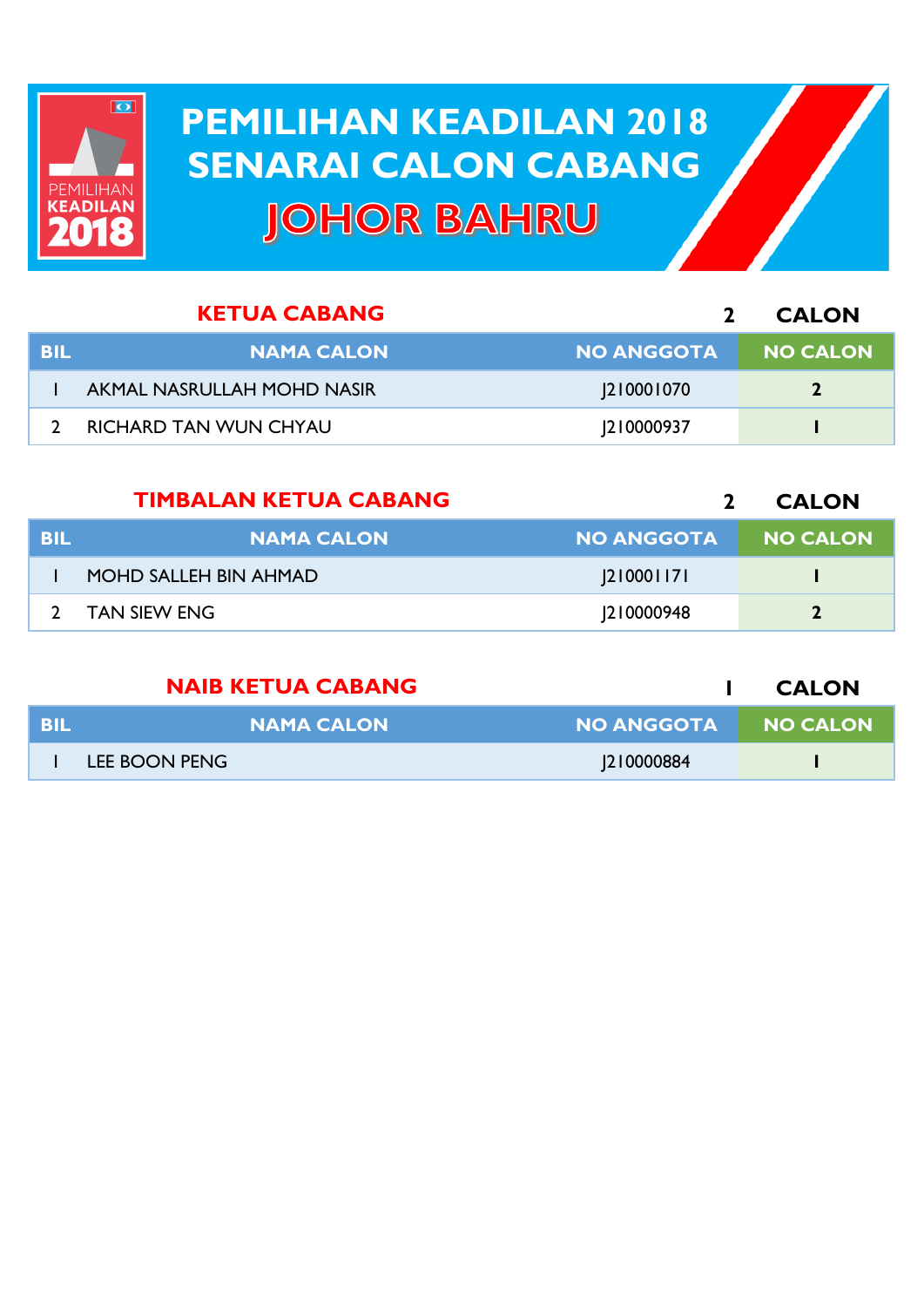|                | <b>AHLI JAWATANKUASA CABANG</b> | 18                | <b>CALON</b>            |
|----------------|---------------------------------|-------------------|-------------------------|
| <b>BIL</b>     | <b>NAMA CALON</b>               | <b>NO ANGGOTA</b> | <b>NO CALON</b>         |
| $\mathbf{I}$   | ANDREW ERICKSON A/L A.H PEREIRA | J210000755        | 12                      |
| $\overline{2}$ | <b>ANG KOK SIR</b>              | J2100001424       | L                       |
| $\overline{3}$ | AZMAN HAMZAH AL RASHID          | J2100001958       | $\overline{10}$         |
| $\overline{4}$ | <b>GERALD TANG MUN HON</b>      | J2100001535       | $\overline{\mathbf{z}}$ |
| 5              | <b>GOH PECK WAH</b>             | [210001011        | $\mathbf{H}$            |
| 6              | <b>JOHN FERNANDEZ</b>           | J210000155        | 9                       |
| $\overline{7}$ | <b>JUNID ABD RAHMAN</b>         | 2100001804        | $\boldsymbol{6}$        |
| 8              | <b>KUMARASAMY A/L NACIAPPAN</b> | 210001185         | 16                      |
| 9              | <b>LEE ZI NING</b>              | J2100002055       | $\overline{\mathbf{4}}$ |
| $\overline{0}$ | <b>LIM MENG HWEE</b>            | J2100001434       | $\mathbf{2}$            |
| $\mathbf{H}$   | MOHAMED MUZAFAR BIN MUSTAPHA    | [2100002102       | 13                      |
| 12             | <b>MOHD RASHID BIN ALI</b>      | J2100002273       | 18                      |
| 3              | NORHAFEEZA BINTI NORDIN         | J2100002167       | 8                       |
| 4              | RAHIMAH BINTI ABDUL MAJID       | J210000605        | 15                      |
| 15             | RAMU A/L PONNUSAMY@SIVALINGAM   | J2100001433       | 5                       |
| 16             | ROHAIZAD BIN ABD MAJID          | 210001177         | $\overline{\mathbf{3}}$ |
| 17             | <b>VINCENT CHRISTY D'SILVA</b>  | [210000801        | 17                      |
| 8              | <b>ZAINI BIN KAMDAN</b>         | J2100001748       | 4                       |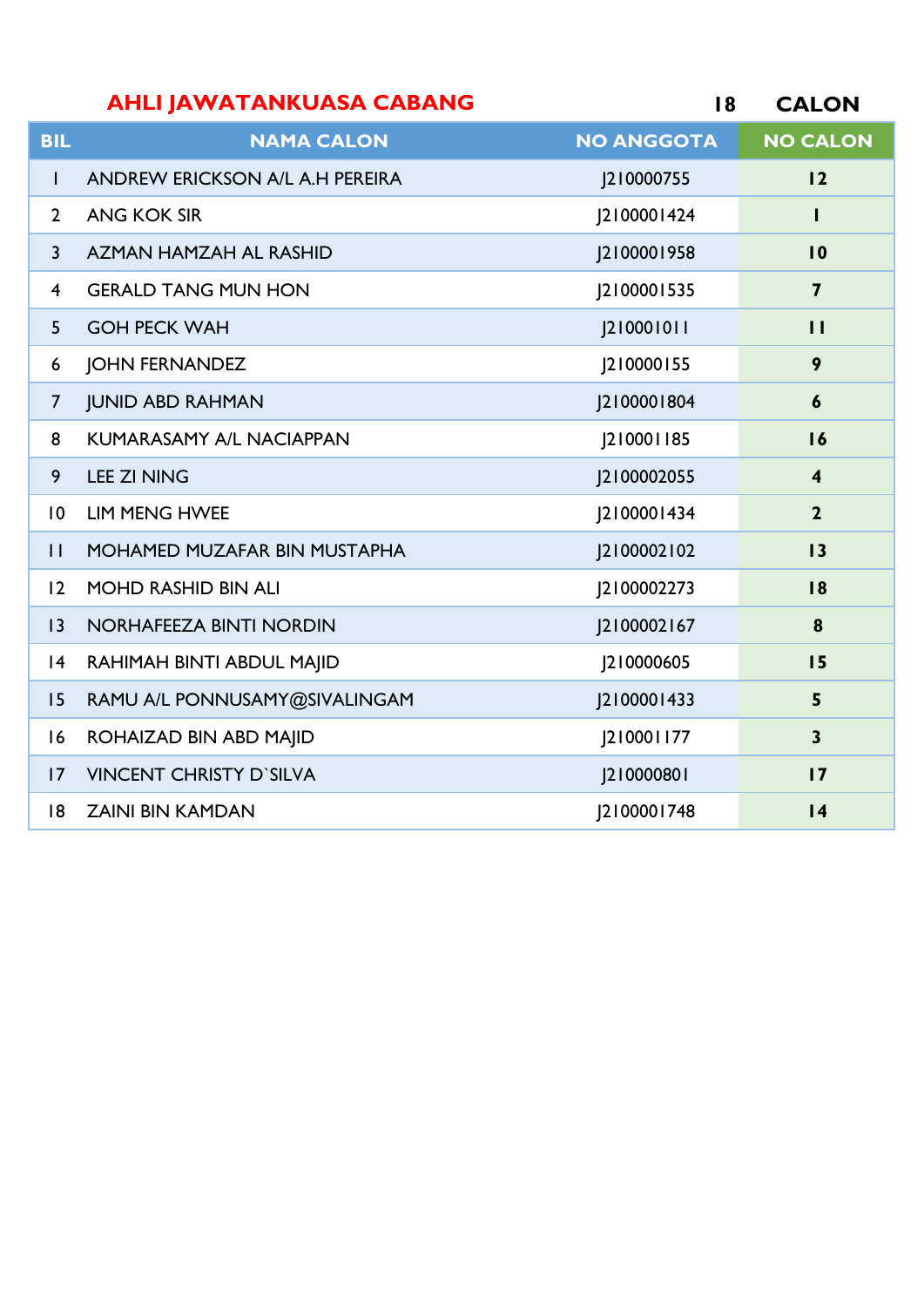|      | <b>KETUA AMK CABANG</b>   |                   | <b>CALON</b>    |
|------|---------------------------|-------------------|-----------------|
| -BII | <b>NAMA CALON</b>         | <b>NO ANGGOTA</b> | <b>NO CALON</b> |
|      | MUHAMMAD IRFAN BIN MD NOR | 2100001391        |                 |

|      | <b>TIMBALAN KETUA AMK CABANG</b> |                       | <b>CALON</b> |
|------|----------------------------------|-----------------------|--------------|
| -BIL | NAMA CALON                       | <b>I NO ANGGOTA</b> \ | NO CALON     |
|      | <b>NOR HAFIZI BIN SAMION</b>     | 2100001437            |              |

|     | <b>NAIB KETUA AMK CABANG</b> |                   | <b>CALON</b>    |
|-----|------------------------------|-------------------|-----------------|
| BIL | <b>NAMA CALON</b>            | <b>NO ANGGOTA</b> | <b>NO CALON</b> |
|     | MUHAMMAD AZMAN AL-RASHID     | 2100001876        |                 |

|               | <b>AHLI JAWATANKUASA AMK CABANG</b>    | 6                  | <b>CALON</b>     |
|---------------|----------------------------------------|--------------------|------------------|
| <b>BIL</b>    | <b>NAMA CALON</b>                      | <b>NO ANGGOTA</b>  | <b>NO CALON</b>  |
|               | <b>AZRI HANIF BIN RAMLI</b>            | <b>J2100002078</b> |                  |
| $\mathcal{L}$ | MOHD MUHAIMIN HUSNAIN BIN MOHD MUZAFAR | [2100002147        | $\mathbf{2}$     |
| 3             | MOHD MULTAZIM HUSNAIN BIN MOHD MUZAFAR | <b>J2100002148</b> | 3                |
| 4             | MOHD SHAFIQ BIN TUKIRAN                | [2100001408]       | $\boldsymbol{4}$ |
| 5.            | <b>NUR QAMARIAH BINTI AZMAN</b>        | <b>2100001793</b>  | 5                |
| 6             | SITI NUR ATIKAH BINTI AZMAN            | 2100001797         | 6                |